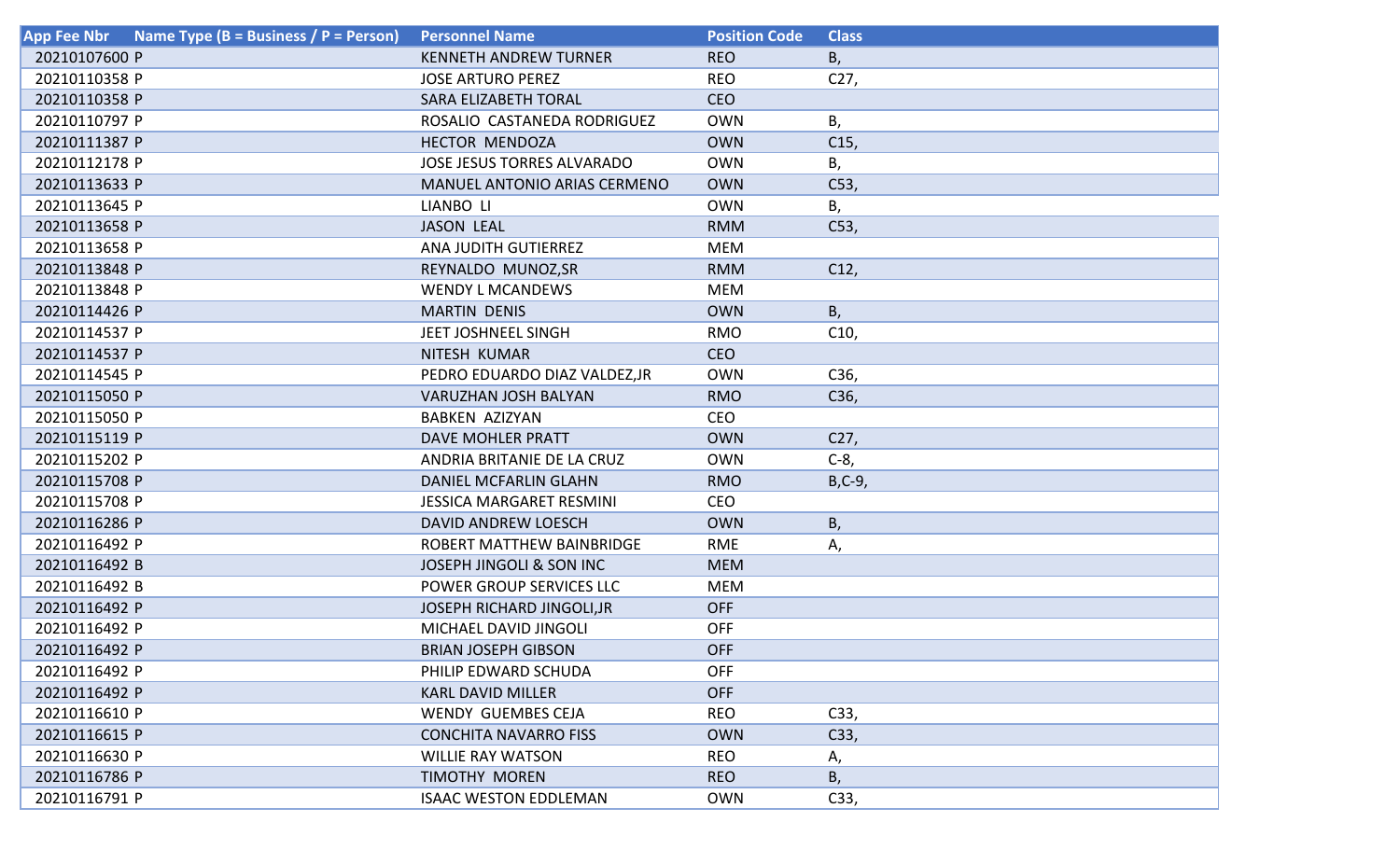| 20210117049 P | <b>ERNESTO G CAMPIZ</b>                | <b>RMO</b> | C10,            |
|---------------|----------------------------------------|------------|-----------------|
| 20210117049 P | <b>SHELBY WEST CAMPIZ</b>              | <b>OFF</b> |                 |
| 20210117137 P | ZE ZHANG                               | <b>RMO</b> | B,C27,          |
| 20210117137 P | DONG WANG                              | CEO        |                 |
| 20210117450 P | ALEXANDER NICHOLAS HAR GRIFFITHS       | <b>OWN</b> | C10,            |
| 20210117674 P | <b>SCOTT WILLIAM SLATER</b>            | <b>REO</b> | В,              |
| 20210117674 P | <b>CHAD WILLIAM SLATER</b>             | <b>OFF</b> |                 |
| 20210117674 P | <b>KYLE WENDELL SLATER</b>             | <b>OFF</b> |                 |
| 20210117701 P | <b>ZACHARIAH BENJAMIN STEEBER</b>      | <b>REO</b> | C27,            |
| 20210117707 P | <b>ROBERT LAWRENCE HAUER</b>           | <b>REO</b> | C36,            |
| 20210117917 P | <b>CORWYN DALE OLDFIELD</b>            | <b>REO</b> | Β,              |
| 20210117917 P | <b>WARREN DALE OLDFIELD</b>            | <b>RMO</b> | C10,            |
| 20210117917 P | <b>FRANK SAUCEDO</b>                   | <b>OFF</b> |                 |
| 20210117917 P | LOIS LOUANN OLDFIELD                   | <b>OFF</b> |                 |
| 20210117917 P | <b>MICHAEL EUGENE KING</b>             | <b>OFF</b> |                 |
| 20210117970 P | THOMAS ROBERT TAYLOR                   | <b>REO</b> | Β,              |
| 20210117970 P | <b>TAYLOR JANELLE JOHNSTON</b>         | <b>OFF</b> |                 |
| 20210117970 P | <b>MEGAN MALANNE WATERS</b>            | <b>OFF</b> |                 |
| 20210118288 P | DAVID JEFFREY KAUFMAN                  | <b>OWN</b> | C10,            |
| 20210118675 P | <b>MARTIN STEPHEN DUFFIELD</b>         | <b>RMO</b> | Β,              |
| 20210118675 P | <b>MATAN BEDUSA</b>                    | <b>CEO</b> |                 |
| 20210118728 P | ORLANDO LOPEZ                          | <b>REO</b> | Β,              |
| 20210118845 P | MIKHAIL VASILYEVICH PAULOV             | <b>OWN</b> | D03,            |
| 20210118970 P | <b>NEIL ANTHONY GAEDE</b>              | <b>OWN</b> | C10,            |
| 20210119017 P | <b>DARREN MUSANTE HALL</b>             | <b>OWN</b> | В,              |
| 20210119174 P | <b>CARLOS HERIBERTO ALEGRIA ROMERO</b> | <b>OWN</b> | C33,            |
| 20210119185 P | MICHAEL WILLIAM OGLESBY                | <b>REO</b> | C10,            |
| 20210119185 P | <b>APRIL DAWN SIMMONS</b>              | <b>OFF</b> |                 |
| 20210119185 P | <b>DAVID EUGENE SIMMONS</b>            | <b>OFF</b> |                 |
| 20210119192 P | RAUL JAVIER MARQUEZ, II                | <b>REO</b> | C <sub>17</sub> |
| 20210119212 P | <b>CONOR JONATHAN REISS</b>            | <b>REO</b> | C53,            |
| 20210119212 P | ELIZABETH ANNE REISS                   | <b>OFF</b> |                 |
| 20210119284 P | <b>SEAN SCHUYLER SCHAEFER</b>          | <b>RMM</b> | C20, C38, C-4,  |
| 20210119454 P | <b>DARREN DEFLUITER</b>                | <b>OWN</b> | D63,            |
| 20210119662 P | <b>CORNELIU HOZAN</b>                  | <b>RMG</b> | Β,              |
| 20210119665 P | JOSE GUADALUPE GONZALEZ GONZALEZ       | <b>OWN</b> | C <sub>27</sub> |
| 20210119666 P | <b>EDUARDO T SANCHEZ</b>               | <b>REO</b> | C <sub>20</sub> |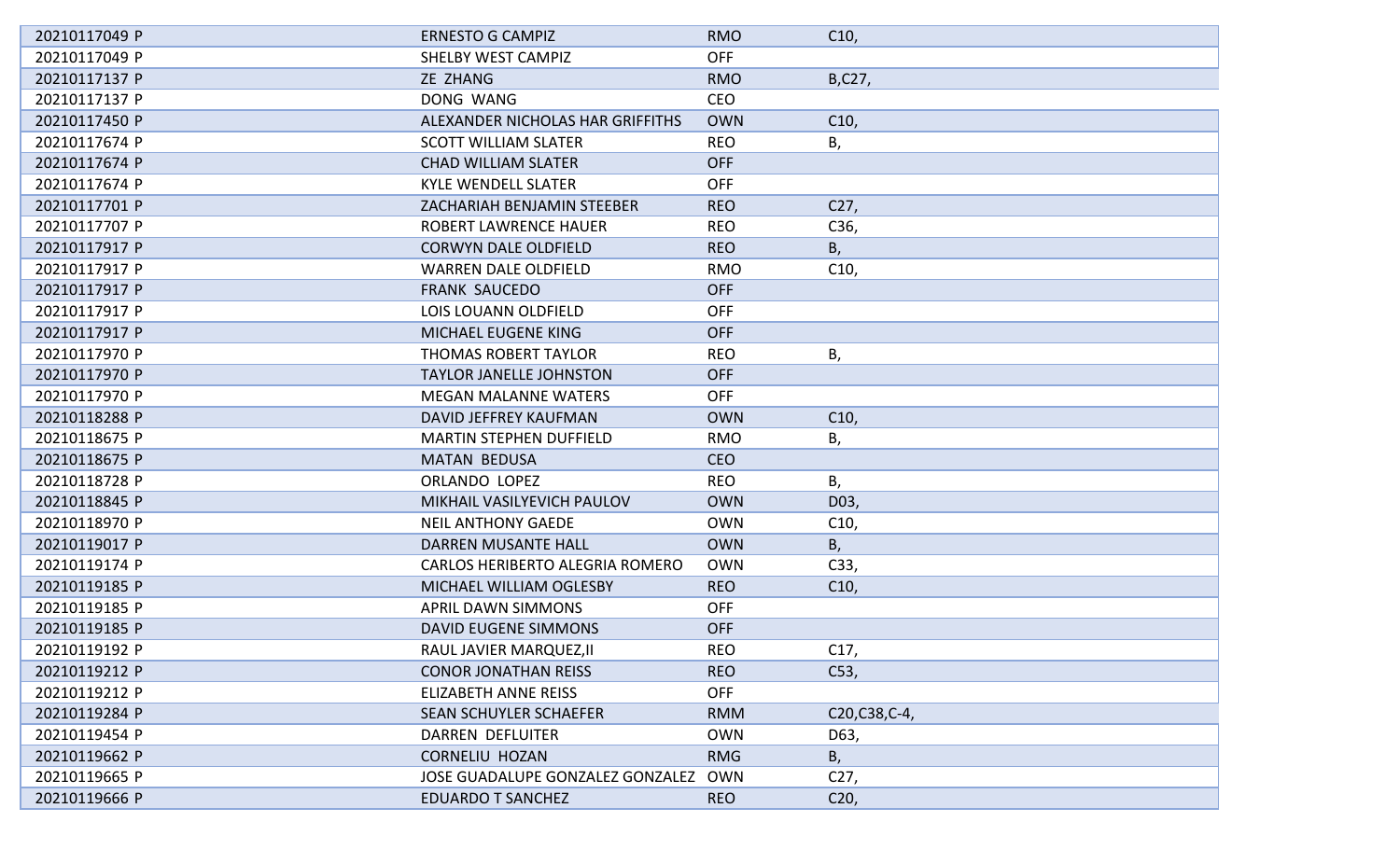| 20210119667 P | <b>ISMAEL GONZALEZ</b>               | <b>OWN</b> | C12,            |
|---------------|--------------------------------------|------------|-----------------|
| 20210119668 P | <b>JOSE MANUEL FIGUEROA RAMOS</b>    | <b>OWN</b> | C27,            |
| 20210119669 P | <b>CHARLES THOMAS HANDELIN, JR</b>   | <b>OWN</b> | В,              |
| 20210119675 P | <b>JOSEPH NICHOLAS VEGO</b>          | <b>OWN</b> | C36,            |
| 20210119747 P | <b>JACOB CHARLES PROWSE</b>          | <b>OWN</b> | В,              |
| 20210119749 P | <b>JASON ANTHONY LEWIS</b>           | <b>OWN</b> | C10,            |
| 20210119751 P | SERGIO MEDINA REYES                  | <b>OWN</b> | Β,              |
| 20210119752 P | HILARIO MENDIOLA                     | <b>OWN</b> | В,              |
| 20210119753 P | ERIC DANIEL TERAN                    | <b>OWN</b> | C36,            |
| 20210119754 P | <b>FRANCISCO ALEX DAVILA</b>         | <b>REO</b> | C <sub>20</sub> |
| 20210119814 P | <b>JUAN PALOMEQUE</b>                | <b>OWN</b> | C13,            |
| 20210119817 P | KEVIN VILLALOBOS TEMIQUEL            | <b>OWN</b> | C53,            |
| 20210119820 P | <b>FRANK THOMAS D'AMATO</b>          | <b>OWN</b> | Β,              |
| 20210119826 P | JOSE JAVIER HERNANDEZ-LIMON          | <b>OWN</b> | Β,              |
| 20210119829 P | DANIEL ROBERT AMADOR                 | <b>OWN</b> | $B-2,$          |
| 20210119831 P | <b>FRANK JOSEPH MC MAHAN</b>         | <b>OWN</b> | C39,            |
| 20210119837 P | ALFONSO LARA                         | <b>OWN</b> | C10,            |
| 20210119840 P | LUIS EDUARDO RIOS, JR                | <b>OWN</b> | C47,            |
| 20210119842 P | RICARDO PADILLA MARTINEZ             | <b>REO</b> | $C-8$           |
| 20210119844 P | SANTIAGO BORJA RAMIREZ               | <b>REO</b> | C <sub>21</sub> |
| 20210119845 P | <b>JUAN CARLOS ALCALA</b>            | <b>REO</b> | C20             |
| 20210119847 P | ADRIAN MORENO CERVANTES              | <b>REO</b> | $B-2$ ,         |
| 20210119849 P | <b>JOSE GUADALUPE SANCHEZ ALANIS</b> | <b>OWN</b> | C33,            |
| 20210119851 P | OSCAR BARRAGAN RAMIREZ               | <b>RMG</b> | C10,            |
| 20210119851 P | ELENA BARRAGAN RAMIREZ               | MEM        |                 |
| 20210119852 P | <b>TONY VICTOR ROCHA</b>             | <b>OWN</b> | $C-9$ ,         |
| 20210119853 P | HUA GUO                              | <b>REO</b> | Β,              |
| 20210119857 P | RUBEN ALAN HUERTA MAYORGA            | <b>OWN</b> | C33,            |
| 20210119858 P | <b>KEVIN MITCHELL TOURNAS</b>        | <b>OWN</b> | C10,            |
| 20210119859 P | FADY FEKRY GOERGY ABDELNOOR          | <b>OWN</b> | В,              |
| 20210119860 P | RANDOLPH ERNEST MARRUJO              | <b>OWN</b> | D52,            |
| 20210119862 P | <b>EZEQUIEL MELERO</b>               | <b>OWN</b> | C36,            |
| 20210119863 P | MUHAMMAD AKRAM DIAB                  | <b>OWN</b> | C10,            |
| 20210120030 P | <b>MEIR HAY EZRA</b>                 | <b>RMO</b> | В,              |
| 20210120030 P | <b>MAYA VALERI</b>                   | CEO        |                 |
| 20210120030 P | AVIRAM EZRA                          | <b>OFF</b> |                 |
| 20210120069 P | EDUARDO CEJA TEJEDA                  | <b>OWN</b> | C39,            |